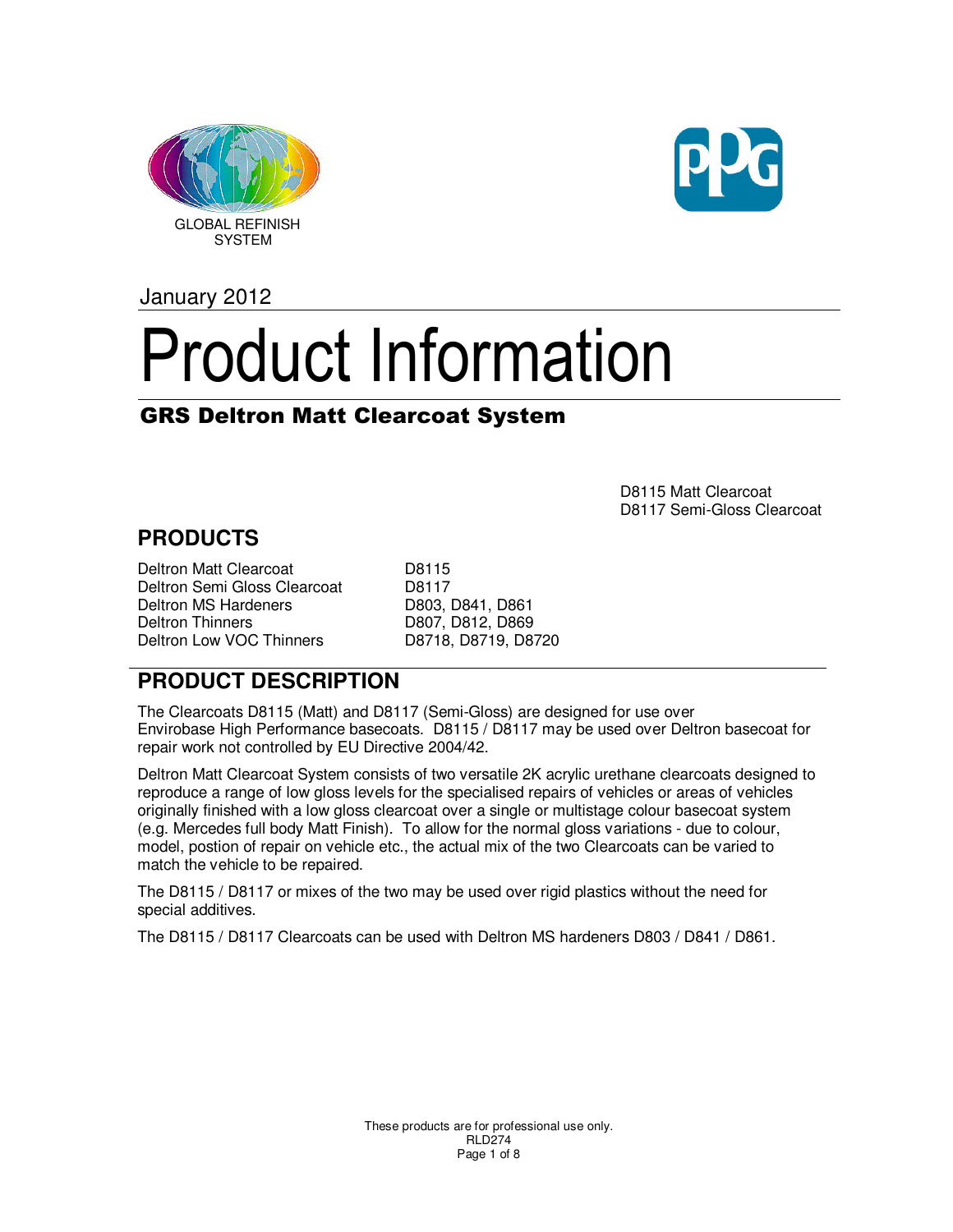# **PREPARATION OF SUBSTRATE**

When masking a repair, care should be taken to minimise direct contact of masking tape onto the original Matt finish. Where it is necessary to use masking tape directly on the original finish, the tape must be removed before baking to avoid marking of the original which may not recover.

The Deltron D8115 / D8117 Clearcoats must be applied on top of a clean and dust-free basecoat. The light use of a tack cloth is recommended after the basecoat has flashed off.

Care should be taken to avoid dirt inclusion at all stages. Rectification of dirt inclusion in Matt or Low Gloss finishes is not possible after the final coat of clearcoat.

#### **D8115/D8117 MIX RATIOS**

To allow for normal variations in the gloss level, depending on colour, model, position of repair on vehicle, it is possible to mix the D8115 and D8117 together in any ratio to match the required gloss for a particular repair. The % ratio's quoted below are the best start point for the 5 gloss level ranges.

| Gloss Level | FC01                                                        | FC <sub>02</sub> | FC <sub>03</sub>                                                                        | FC <sub>04</sub> | FC <sub>05</sub>                                                  |
|-------------|-------------------------------------------------------------|------------------|-----------------------------------------------------------------------------------------|------------------|-------------------------------------------------------------------|
|             | <b>Matt</b><br>e.g.<br>Lamborghini full<br>body Matt Finish |                  | <b>Low Gloss</b><br>e.g.<br>Mercedes,<br>Smart, BMW,<br>Fiat full body<br>Matt finishes |                  | Semi Gloss<br>e.g.<br>Older Mercedes<br>Plastic side<br>mouldings |
| Clearcoat   | Percentage Parts by Weight (%)                              |                  |                                                                                         |                  |                                                                   |
| D8115       | 100                                                         | 85               | 70                                                                                      | 40               | 0                                                                 |
| D8117       |                                                             | 15               | 30                                                                                      | 60               | 100                                                               |

The resulting mix is then activated and thinned as below.

**Note: Test panels MUST be produced using the intended hardener/thinner/ratio/spraygun combination to check for colour and gloss level against the vehicle to be repaired. D807 / D8218 Thinners are recommended to only be used on small areas or components (Mirror covers etc.)** 

#### **\* HARDENER / THINNER / MIX RATIO SELECTION**

Below 25℃ and the control of the Above 25℃ Smaller Spraygun tip size **Larger Spraygun tip size** Larger Spraygun tip size

Smaller areas / Verticals / Higher Gloss Larger Areas / Horizontals / Lower Gloss

Faster Hardener/Thinner Slower Hardener/Thinner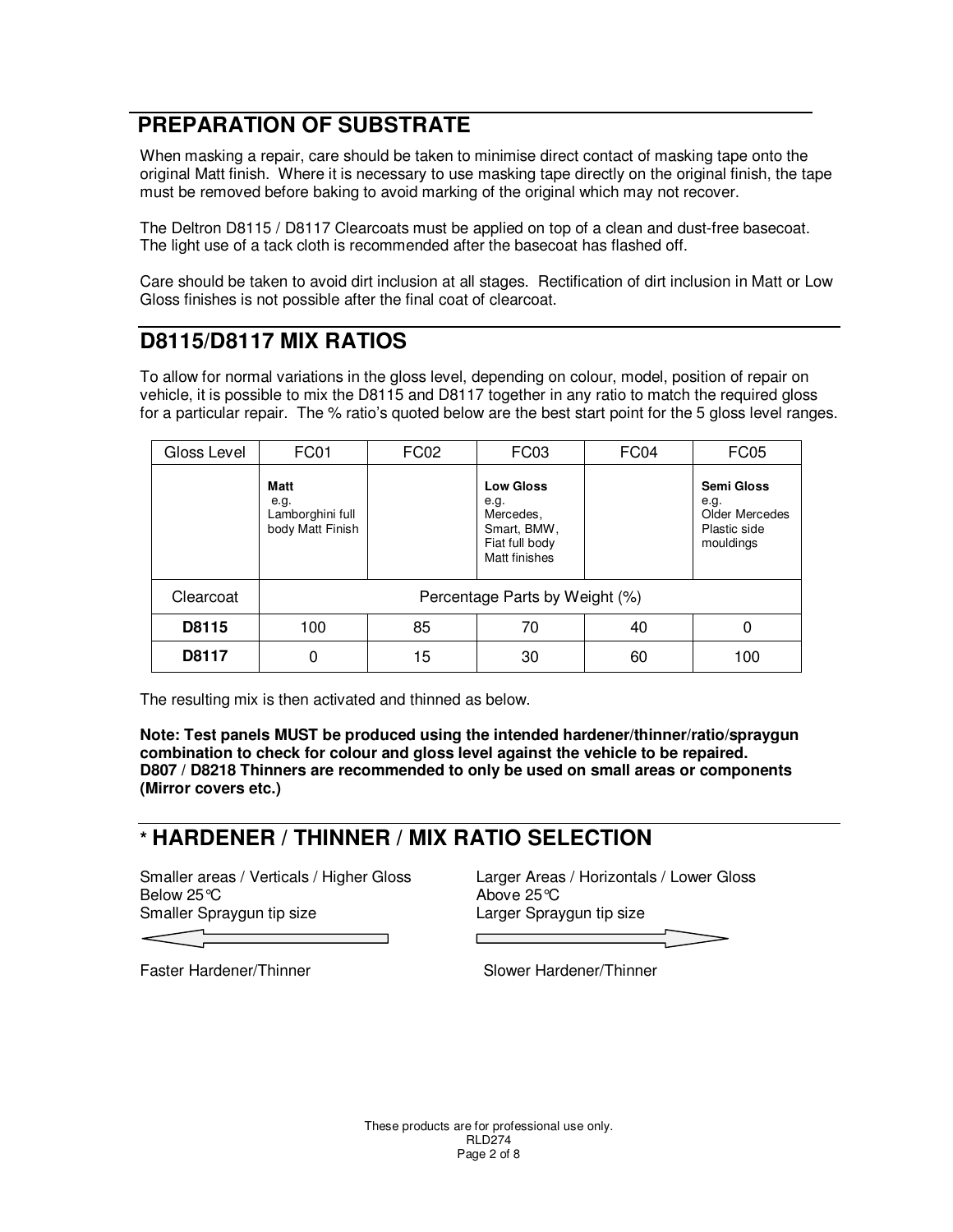# **MIXING RATIO**

Mixing ratios with MS Hardeners D803 / D841 / D861

By Volume By Weight

Hardener\* 1 volume<br>Thinner\* 2 volumes

2 volumes

D8115 / D8117 4 volumes See table, Page 5

\* Choose HS Hardener / Thinner according to guidance below

# **MIXED PRODUCT DETAILS**

Potlife at 20 °C: 1 - 2 hours depending on hardener/thinner

Spray viscosity at 20 °C 15 seconds DIN4.

# **APPLICATION AND FLASH-OFF**

| Spraygun set-up: | $1.2 - 1.4$ mm                                                                                                                                                                                                                          |
|------------------|-----------------------------------------------------------------------------------------------------------------------------------------------------------------------------------------------------------------------------------------|
|                  | Application 1 Full single coat<br>Flash off until evenly Matt all over<br>$^+$<br>1 Full single coat followed immediately by lighter<br>$\frac{1}{2}$ coat) cross coat.<br>Flash off until evenly Matt all over before baking.          |
| coats            | Flash off between spray 15 - 30 minutes or until fully and evenly matt over the<br>whole repair area.*                                                                                                                                  |
| drv              | Flash off before bake or $IR$ 15 - 30 minutes or until fully and evenly matt over the<br>whole repair area.*                                                                                                                            |
|                  | *Note: Allowing the Clearcoat Mix to flash off fully between coats and before bake<br>is important to achieve an even appearance and gloss level over the whole<br>aron. The actual flach off times will depend on the hardener/thinner |

 area. The actual flash off times will depend on the hardener/thinner combination required to achieve the correct gloss effect and could vary between  $15 - 45$  minutes.

> These products are for professional use only. RLD274 Page 3 of 8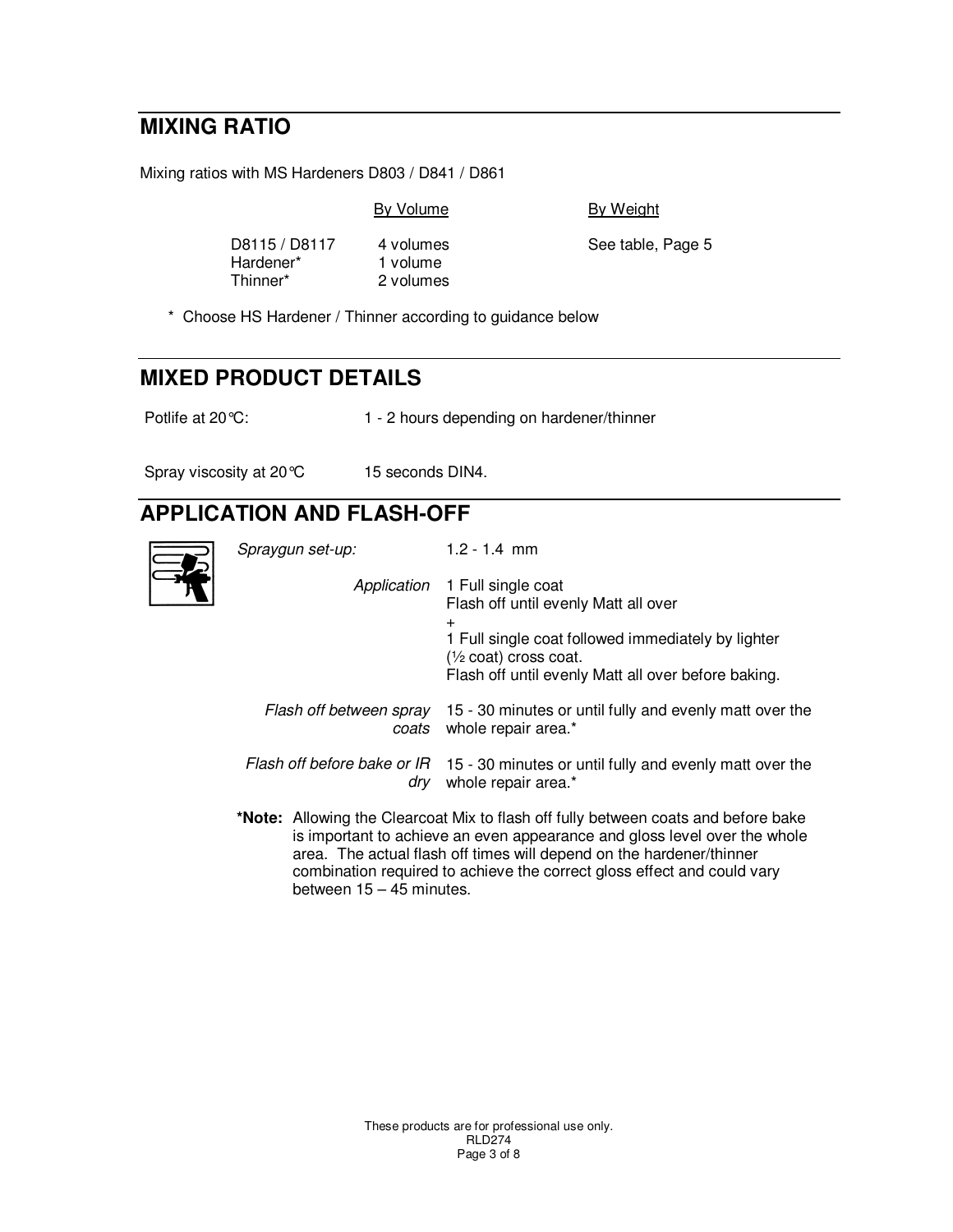# **DRYING TIMES**

Through dry at 60 °C\* 30 minutes with D803 / D841,

(medium wave)

40 minutes with D861

Through dry at IR 8 - 15 minutes (depending upon colour)

\*Bake times are for quoted metal temperature. Additional time should be allowed in the bake schedule to allow metal to reach recommended temperature.

Total dry film build: 45 – 55 µm

# **REPAIR AND RECOATING**



Sanding: Essential before recoating to ensure good adhesion **-** grade wet P800

**-** grade dry P400 - P500

Overcoat / Re-coat time:



**-** Force dry at 60°C, or IR After cooling Air drying at  $20^{\circ}$  12 hours

Overcoat with: Deltron primers Envirobase High Performance Deltron topcoats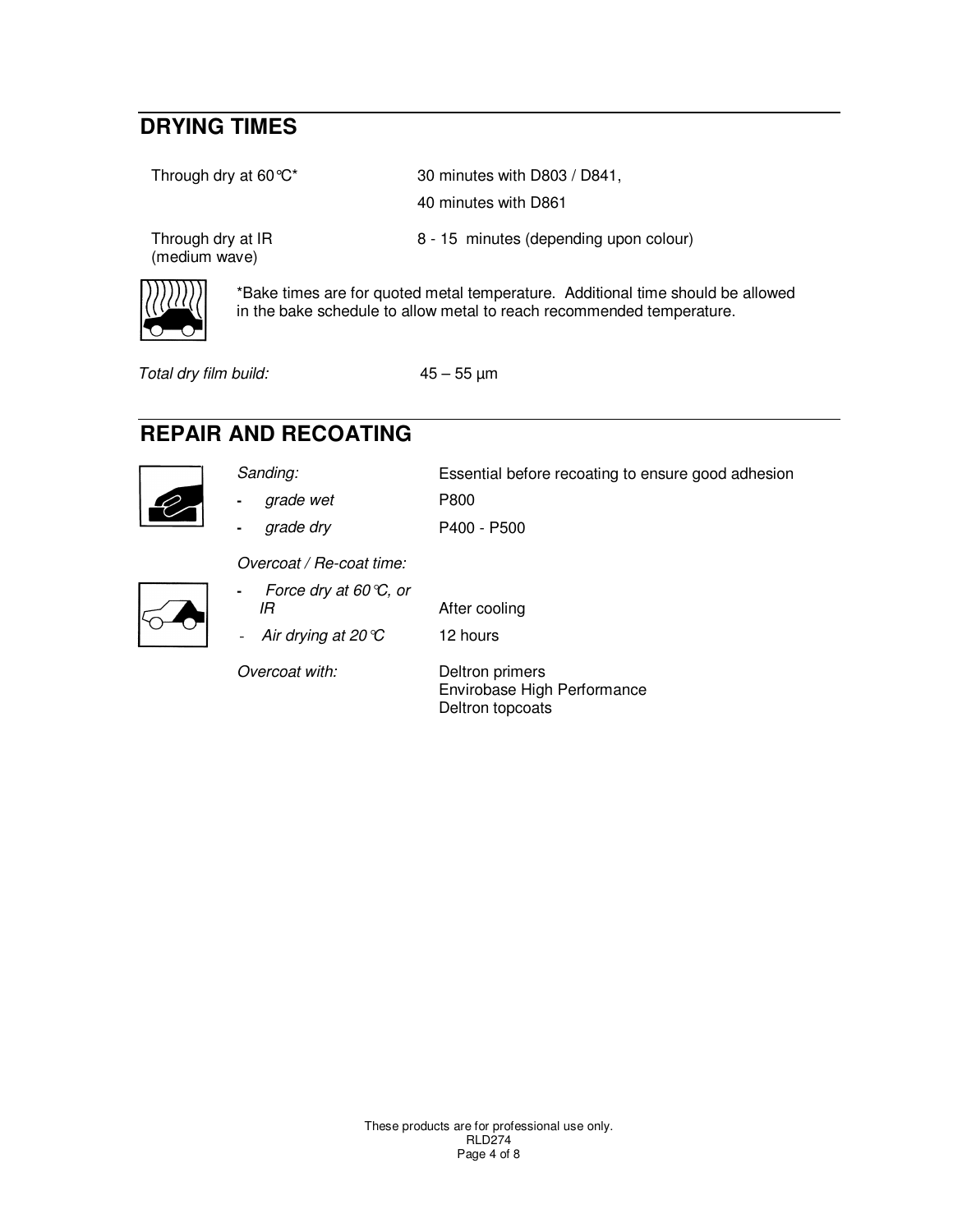# **WEIGHT MIX TABLES FOR D8115 / D8117**

#### **GUIDELINES FOR WEIGHT MIXING**

Where a specific volume of clearcoat mix is required, this may be best achieved by weight mixing, using the guidelines below. The weights are cumulative - please do **NOT** tare the balance between additions.

| Target Volume of RFU<br>Paint required (Litres)<br>@4/1/2 | Weight<br>Clearcoat<br>D8115/D8117<br>or Blends | Weight<br><b>HS Hardener</b><br>D803/D841/D861 | Weight<br>Thinner<br>D807/D812/D869 |
|-----------------------------------------------------------|-------------------------------------------------|------------------------------------------------|-------------------------------------|
|                                                           | DO NOT TARE THE SCALE BETWEEN ADDITIONS         |                                                |                                     |
| 0.10L                                                     | 59g                                             | 74g                                            | 99q                                 |
| 0.20L                                                     | 119g                                            | 149g                                           | 198g                                |
| 0.25L                                                     | 149g                                            | 186g                                           | 248g                                |
| 0.33L                                                     | 196g                                            | 245g                                           | 327g                                |
| 0.50L                                                     | 297g                                            | 371g                                           | 496g                                |
| 0.75L                                                     | 446g                                            | 557g                                           | 743g                                |
| 1.00L                                                     | 594g                                            | 743g                                           | 991g                                |
| 1.50L                                                     | 891g                                            | 1114g                                          | 1487g                               |
| 2.00L                                                     | 1189g                                           | 1485g                                          | 1983g                               |
| 2.50L                                                     | 1486g                                           | 1857g                                          | 2478g                               |

| Target Volume of RFU<br>Paint required (Litres)<br>@4/1/2 | Weight<br>Clearcoat<br>D8115/D8117<br>or Blends | Weight<br><b>HS Hardener</b><br>D803/D841/D861 | Weight<br>Thinner<br>D8718/D8719/D8720 |
|-----------------------------------------------------------|-------------------------------------------------|------------------------------------------------|----------------------------------------|
|                                                           | DO NOT TARE THE SCALE BETWEEN ADDITIONS         |                                                |                                        |
| 0.10L                                                     | 59g                                             | 74g                                            | 98g                                    |
| 0.20L                                                     | 119g                                            | 149g                                           | 195g                                   |
| 0.25L                                                     | 149g                                            | 186g                                           | 244g                                   |
| 0.33L                                                     | 196g                                            | 245g                                           | 322g                                   |
| 0.50L                                                     | 297g                                            | 371g                                           | 489g                                   |
| 0.75L                                                     | 446g                                            | 557g                                           | 733g                                   |
| 1.00 L                                                    | 594g                                            | 743g                                           | 977g                                   |
| 1.50L                                                     | 891g                                            | 1114g                                          | 1466g                                  |
| 2.00L                                                     | 1189g                                           | 1485g                                          | 1954g                                  |
| 2.50L                                                     | 1486g                                           | 1857g                                          | 2443g                                  |

These products are for professional use only. RLD274 Page 5 of 8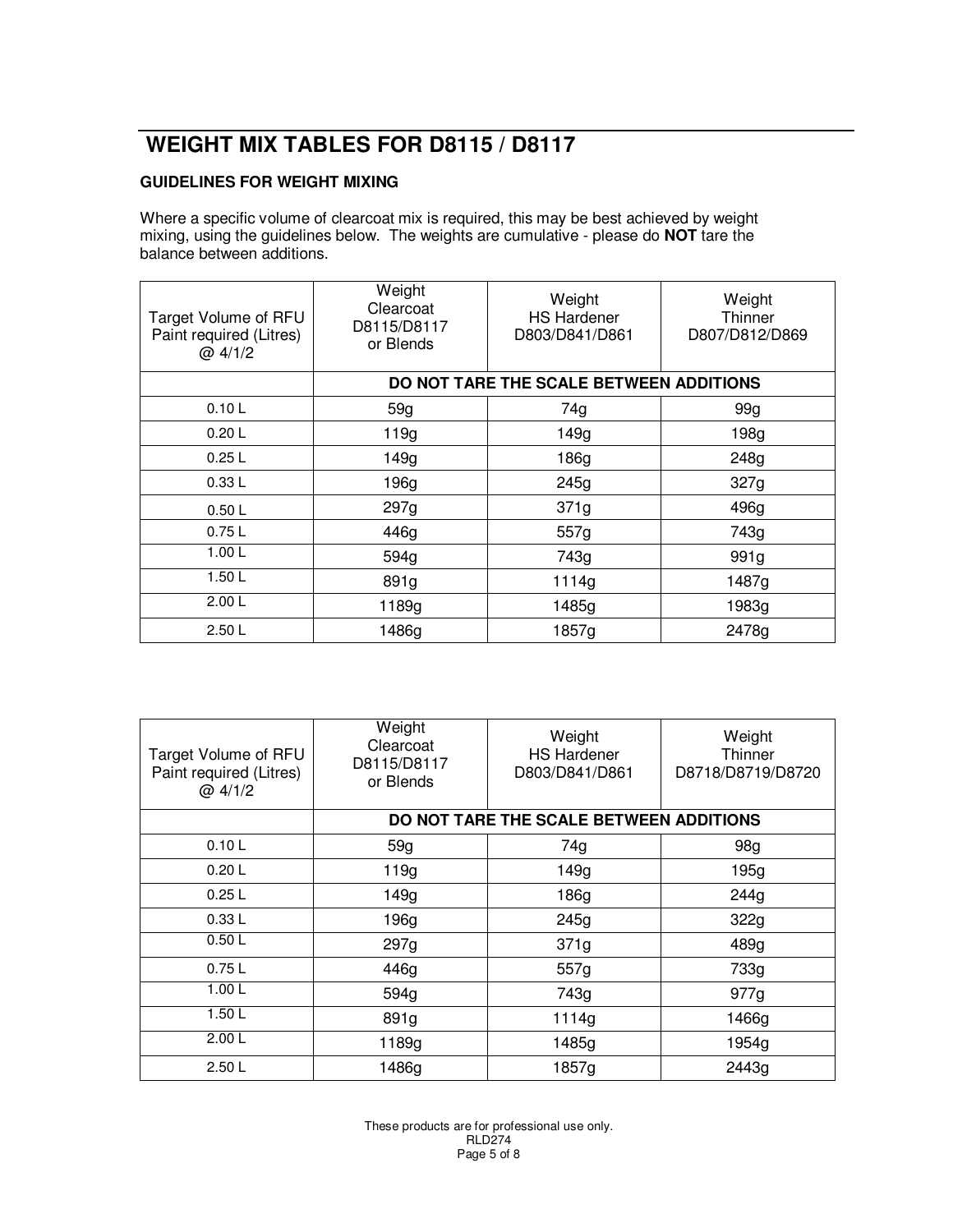#### **REPAIR OF FULL BODY MATT FINISHES BLENDING THE WB BASECOAT**

Fading out of the Matt Clearcoat itself is not possible because the resulting clearcoat edge cannot be successfully polished to give an invisible repair. However, depending on the colour (Lighter shades) and the effect of the OEM clearcoat, the WB basecoat layer can be faded out using the steps listed below, followed by Matt clearcoating to the next convenient panel edge. When using Deltron basecoat under the Matt Clearcoat, the basecoat can be blended as normal.

Note: - For darker colours (especially black) depending on the impact of the OEM matt clearcoat on the overall colour match, it is possible that the repair clearcoat combined with the OEM clearcoat could affect the colour compared to the next panel. In such cases this blending technique may not be possible and complete panel repair with basecoat and clearcoat is a more practical option.

- 1. Prepare the whole panel to be faded onto up to the panel edge or to a break line.
- 2. Fade the normally thinned basecoat to approx. 30% across the fade out panel at reduced spraygun pressure.
- 3. Mix some of the remaining thinned basecoat in the gun pot, 1 part basecoat to 3 parts T490 Clear Adjuster. Using the resulting basecoat mix, fade the basecoat further to approx. 60% across the fade out panel, again at reduced spraygun pressure.
- 4. Pour out the reduced basecoat from the previous step from the gun pot, leaving a small amount of colour on the sides of the pot. Then add enough T490 for the application of 1 full coat to the fade out panel. Stir the mix to incorporate the small amount of basecoat colour to give the T490 Clear Adjuster a slight tint.
- 5. Apply 1 full coat of the tinted Clear Adjuster layer over the whole of fade out panel, up to the edge where the Matt Clearcoat will be applied. This coat is applied at normal basecoat pressure.

This step will provide an even surface to apply the Matt Clearcoat over. Omitting this step will leave a basecoat edge which could result in uneven gloss levels across the panel.

- 6. Allow the basecoat to fully flash off as normal before applying the Matt Clearcoat.
- 7. Using the Matt Clearcoat mix established from the test panels to give to best gloss level match to the area of the vehicle being repaired, apply the Matt Clearcoat following the application recommendation given earlier.

| Fade                                   | Out                                                                                                                                                                                                                                                                                                                                                                                                                                                                                              | <b>Panel</b> |
|----------------------------------------|--------------------------------------------------------------------------------------------------------------------------------------------------------------------------------------------------------------------------------------------------------------------------------------------------------------------------------------------------------------------------------------------------------------------------------------------------------------------------------------------------|--------------|
| $\Leftrightarrow$ Step 2 $\Rightarrow$ |                                                                                                                                                                                                                                                                                                                                                                                                                                                                                                  |              |
|                                        | $\leftarrow$ $\leftarrow$ $\leftarrow$ $\leftarrow$ $\leftarrow$ $\leftarrow$ $\leftarrow$ $\leftarrow$ $\leftarrow$ $\leftarrow$ $\leftarrow$ $\leftarrow$ $\leftarrow$ $\leftarrow$ $\leftarrow$ $\leftarrow$ $\leftarrow$ $\leftarrow$ $\leftarrow$ $\leftarrow$ $\leftarrow$ $\leftarrow$ $\leftarrow$ $\leftarrow$ $\leftarrow$ $\leftarrow$ $\leftarrow$ $\leftarrow$ $\leftarrow$ $\leftarrow$ $\leftarrow$ $\leftarrow$ $\leftarrow$ $\leftarrow$ $\leftarrow$ $\leftarrow$ $\leftarrow$ |              |
| ひりひりひりひりつ                              | Step 5                                                                                                                                                                                                                                                                                                                                                                                                                                                                                           | りりりりりりりりり    |
| ひりひりひりつかり                              | Step 7                                                                                                                                                                                                                                                                                                                                                                                                                                                                                           | ウウウウウウウウウ    |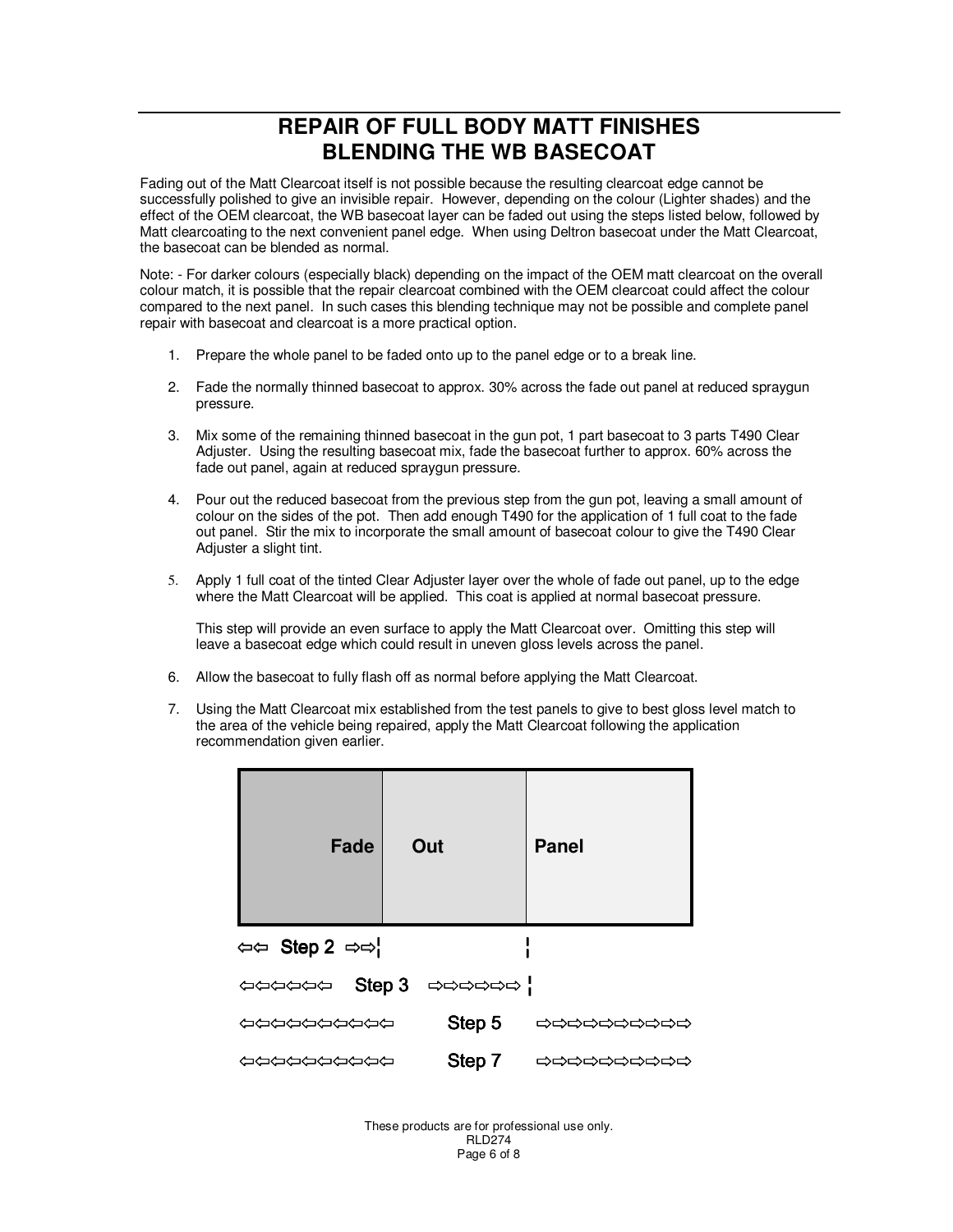# **PERFORMANCE AND LIMITATIONS**

The Gloss levels achieved with this clear may vary depending upon film thickness and application. Low film thickness and dry application will give a Lower Gloss. High film thickness and wet application will give a higher gloss level.

To remove minor dirt inclusions in the final finish, the repair should be fully dried, de-nibbed after cooling and **one** further coat of the Clearcoat Mix applied. Care should be taken to avoid too high clearcoat film thicknesses because the final colour could be affected. In this situation, the repair will require sanding and recoating with Basecoat and Clearcoat.

Dirt removal from the final Matt Finish is not possible.

#### **EQUIPMENT CLEANING**

After use, clean all equipment thoroughly with cleaning solvent or thinner.

## **GENERAL CARE AND MAINTENANCE OF MATT FINISHES**

**The following guidance on Care and Cleaning of matt finish vehicles is aimed at the car owner, and applies to both the OE and the repair finish. Particular care must be taken with Matt Finishes to maintain an original even Matt effect.** 

#### **Guidance for the car owner on maintaining the even matt effect over time**

Matt/Gloss finishes can be relatively easily marked with general handling and day to day use (door/bonnet/boot opening, shoe scuffing on entry or exit of vehicle etc.). Care should be taken with these operations because marking or changing of the Matt effect could result.

Care should be taken to avoid spillage of fuel onto the Matt/Low Gloss finishes. Spilt fuel should be removed as soon as possible using the washing guidelines below, to avoid permanent damage or altering of the Matt/Low Gloss effect.

- 1. In order to keep the Matt surface effect, the use of paint cleaner, abrasives or polishes and wax polishes **must** be avoided. The vehicle **must** not be polished.
- 2. Polishing will lead to a higher, uneven gloss effect.
- 3. Cleaning/Polishing with unsuitable materials could alter the Matt effect (generally increased gloss).
- 4. Automated car washing machines should be avoided. The preferred car washing method is by hand with a soft sponge, neutral soap and lots of water. Too frequent car washing could over a period of time lead to increased and inconsistent gloss levels across a car panel. Washing under direct sunlight should be avoided.
- 5. Insects and bird residues should be removed immediately. The residues should be soaked in water to soften and/or removed carefully with a high pressure cleaning equipment. In the case of strongly adhered residues, a spray on insect remover should be used prior to washing.
- 6. Whenever using any type of cleaning fluids with soft sponges or cloths, it is essential not to apply pressure or rub the Matt finish. A gentle wipe/spray on, wipe off technique should be used. Applying pressure will alter the Matt effect and result in an uneven appearance.